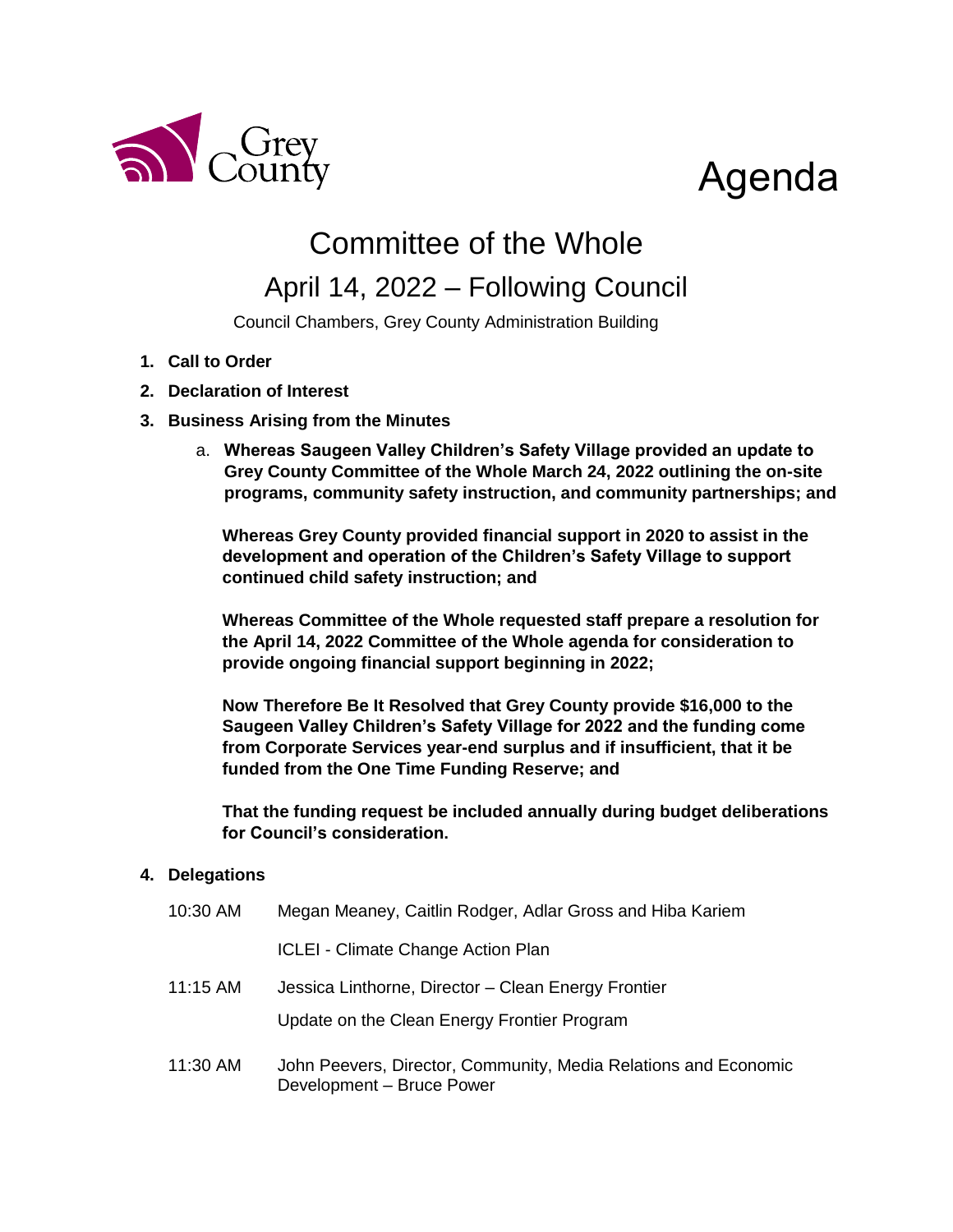Committee of the Whole April 14, 2022 Page 2

Update from Bruce Power

- **5. Determination of Items Requiring Separate Discussion**
- **6. Consent Agenda**

**That the following Consent Agenda items be received; and**

**That staff be authorized to take the actions necessary to give effect to the recommendations in the staff reports; and**

**That the correspondence be supported or received for information as recommended in the consent agenda.**

a. Correspondence from Municipality of Grey Highlands – Old Durham Road Black Pioneer Cemetery – Application for National Historic Site of Black History

**That the correspondence from the Municipality of Grey Highlands regarding an application for the declaration of a National Historic Site of Black History be received for information.** 

b. Mental Health and Addictions Task Force minutes dated March 22, 2022

**That the minutes of the Mental Health and Addictions Task Force meeting dated March 22, 2022 be adopted as presented; and**

**That the following resolutions contained therein be endorsed:**

- **i. That the Mental Health and Addictions Task Force Workplan be adopted as presented.**
- **ii. That the correspondence from the Ministry of Health regarding expansion of addiction and mental health services be received for information.**
- c. Grey County Joint Accessibility Advisory Committee minutes dated March 29, 2022

**That the Grey County Joint Accessibility Advisory Committee minutes dated March 29, 2022 be adopted as presented; and**

**That the following resolutions contained therein be endorsed:**

- **i. That the design of the Southgate Municipal Office be supported as designed.**
- **ii. That Report CCR-JAAC-05-22 regarding the status of the Multi-Year Accessibility Plan be endorsed and posted to the Accessibility page of the Grey County website.**
- d. FR-CW-08-22 Quarterly Purchasing Report Quarter 1 2022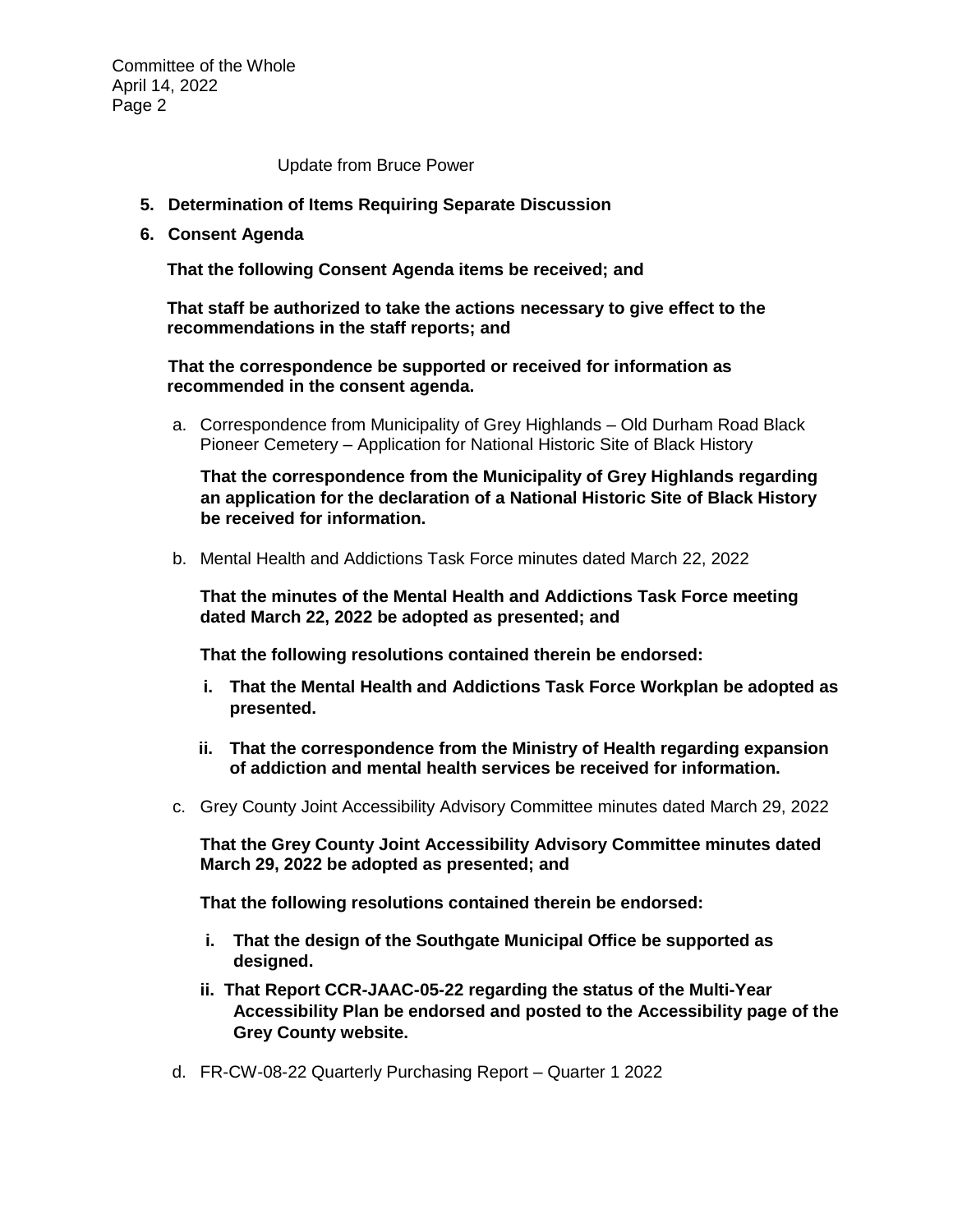**That Report FR-CW-08-22 Quarterly Purchasing Report Quarter 1 2022 be received for information.** 

e. CCR-CW-06-22 Updated Election Protocol for Members of County Council

**That Report CCR-CW-06-22 regarding an update to the Election Protocol for Members of Grey County Council Policy be received and the policy be endorsed.**

f. PDR-CW-11-22 Blue Bay Villas Redline Revision 42T-2013-03

**That all written submissions received on the proposed redline revisions to plan of condominium 42-CDM-2013-03 were considered which helped to make an informed recommendation and decision; and**

**That the Report PDR-CW-11-22 be received, and that in consideration of the draft plan of condominium 42-CDM-2013-03, and the matters to have regard for under Subsection 51(24) of the Planning Act, the County of Grey Committee of the Whole hereby approves the revised plan of condominium on lands described as Part of Block 75, RP 16M-15, Part 3, Plan 16R-10059, (geographic Township of Sarawak) in the Township of Georgian Bluffs.**

g. PDR-CW-12-22 Loon Call Grey Highlands Official Plan Amendment and Subdivision 42T-2021-08

**That Report PDR-CW-12-22 regarding an overview of County official plan amendment 42-08-180-OPA-12 and plan of subdivision application 42T-2021- 08 on lands described as Part of Lots 95, 96, and 97, Concession 1 NETSR, in the geographic Township of Artemesia, Municipality of Grey Highlands, be received for information.** 

h. Thank you to Grey County from Grey Agricultural Services

**That the thank you correspondence from Grey Agricultural Services be received for information.** 

- **7. Items For Direction and Discussion**
	- a. Climate Change Task Force minutes dated April 5, 2022

**That the Climate Change Task Force minutes dated April 5, 2022 be adopted as presented; and**

**That the following resolution contained therein be endorsed:**

**Whereas the recent Intergovernmental Panel on Climate Change report released in February 2022, indicates that human-induced climate change is causing dangerous and widespread disruption in nature, and affecting the lives of billions of people around the world, and notes that urgent action is required to deal with increasing risks; and**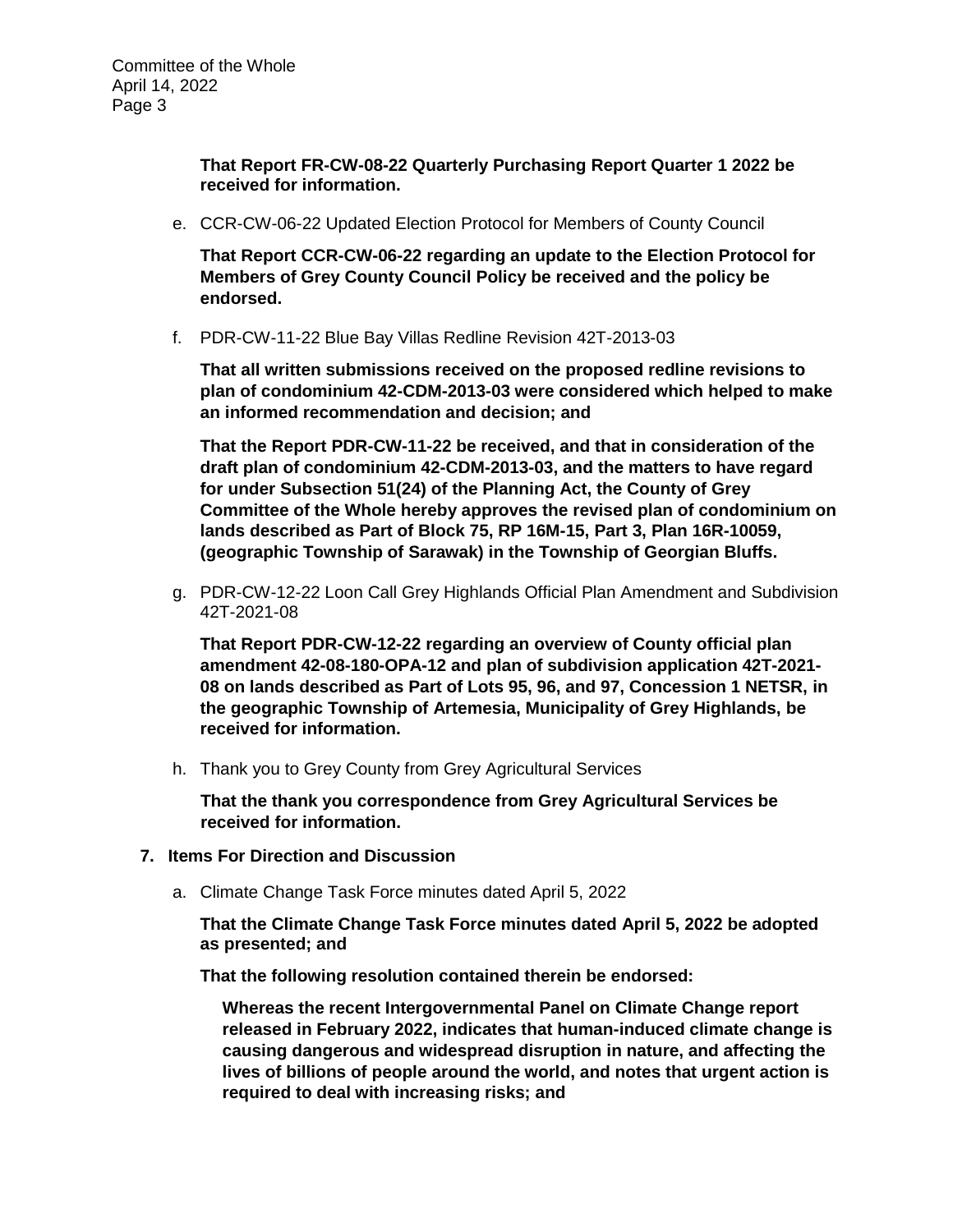**Whereas municipalities will bear much of the financial burden associated with climate change due to the increase in costs of maintaining and upgrading infrastructure such as roads, culverts, bridges and stormwater management systems, costs due to damage caused by flooding, etc.; and**

**Whereas municipalities are well-positioned to respond to climate change in that over 50% of greenhouse gas emissions are under the direct influence of local governments according to the Federation of Canadian Municipalities;** 

**Be it Resolved That report PDR-CCTF-10-22 regarding the County's Climate Change Action Plan be received; and**

**That the Climate Change Task Force recommends that Council declare a climate emergency to deepen the County's commitment to move forward with the strategies and actions identified in the Climate Change Action Plan, and to work with local municipalities and other community partners, with the support of the federal and provincial government; and** 

**That the Climate Change Action Plan, and a Net-Zero greenhouse gas emissions target by 2050 be endorsed to help guide corporate strategic plans and priorities and that staff also be directed to explore more aggressive corporate target dates and bring updated target reviews each term of Council; and** 

**That the climate change action plan recommendations be supported, and staff be directed to continue and expand work supporting the various actions that are already underway, including the Four Foundational Pillars, and to develop workplans to advance the Five Key Next Steps identified in this report, in collaboration with local municipalities and other community partners; and**

**That staff be directed to share the Climate Change Action Plan with all member municipalities for information, with a presentation to local councils should that be requested.**

b. CCR-CW-07-22 Updates to the Procedural By-law

**That Report CCR-CW-07-22 regarding updates to Grey County's Procedural By-law be received; and**

**That the changes to the Procedural By-law be supported and a by-law be brought forward for Council's consideration.**

c. SSR-CW-05-22 Canada Wide Early Learning and Child Care Strategy

**That report SSR-CW-05-22 regarding Early Years and Child Care Funding Approach be received; and**